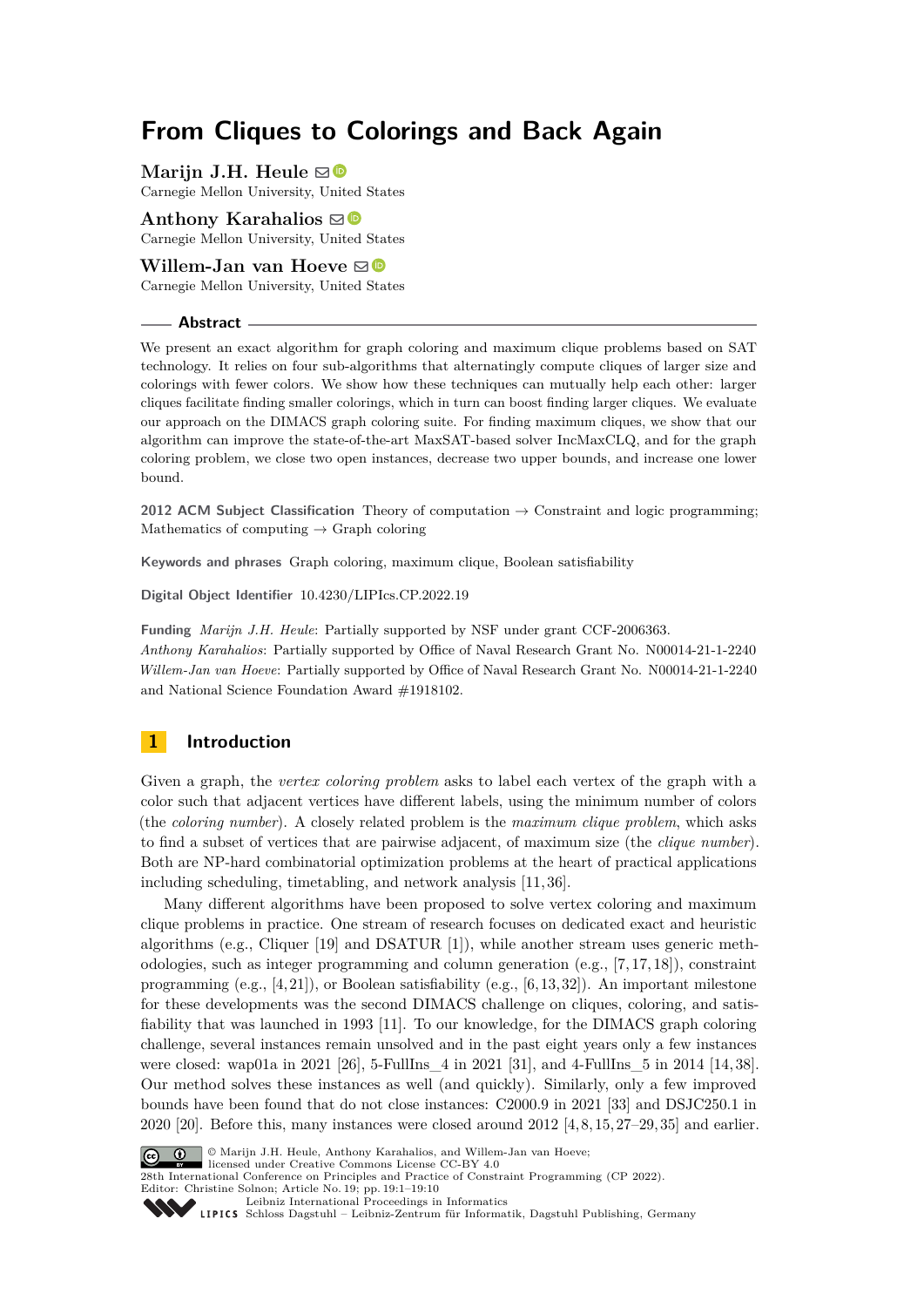<span id="page-1-0"></span>

**Figure 1** Illustration of the CliColCom algorithm to find a maximum clique and a minimum vertex coloring. The solver IncMaxCLQ is based on MaxSAT. The SAT-I encoding uses a given clique to quickly find colorings. The SAT-II encoding uses these colorings to find a larger clique. Once the maximum clique is found, encoding SAT-III is used to find the minimum coloring.

In this work, we first revisit the performance of Boolean satisfiability (SAT) solvers on graph coloring and maximum clique problems. The best known maximum clique solver called IncMaxCLQ [\[13\]](#page-8-8) is based on MaxSAT technology, which is able to close all but four instances of the DIMACS Clique benchmark suite and find maximum cliques for all but eight instances of the DIMACS Coloring benchmark suite. For graph coloring, the best known solver is the branch-and-bound hybrid CP/SAT solver gc-cdcl [\[6\]](#page-8-7). We show that a direct encoding coupled with either the local search SAT solver DDFW [\[9\]](#page-8-12) or CaDiCaL [\[3\]](#page-8-13) provides surprisingly strong results. For the 69 DIMACS coloring instances where the coloring number equals the clique number, combining IncMaxCLQ and one of DDFW or CaDiCaL solves 54 instances in under ten minutes.

We therefore concentrate on two cases - finding stronger colorings for instances where we quickly have a maximum clique, and improving both cliques and colorings for instances where we do not quickly find a maximum clique, which are often those where the coloring number does not equal the clique number. We propose an algorithm, named *CliColCom*, (derived from 'cliques, colorings, and communication') that consists of four sub-algorithms with an inner loop that alternates between finding cliques of larger size and colorings with fewer colors (see Fig. [1\)](#page-1-0). Specifically, we use cliques to define a symmetry-breaking predicate based on a variable ordering for the coloring problem (using encoding SAT-I), similar to ones used by Van Gelder [\[32\]](#page-9-2) and Velev [\[34\]](#page-9-11). Conversely, we use colorings to formulate the maximum clique problem (using encoding SAT-II), similar to the MaxSAT encoding by Li [\[13\]](#page-8-8). We continue this alternating process until a maximum clique is found, which serves as input to the final sub-algorithm that finds a minimum coloring (using encoding SAT-III). This approach can be viewed as a new form of communication between SAT solvers. While one way that SAT solvers communicate is through exchanging learned clauses like in portfolio-based parallel SAT [\[5\]](#page-8-14), we demonstrate how SAT solvers can also pass solutions back and forth, using the other solver's solution in its problem's clauses.

We show that CliColCom can find larger cliques than IncMaxCLQ for two of the eight DIMACS Coloring instances that IncMaxCLQ cannot solve, and for the vertex coloring problem closes two open instances (wap02a, wap08a), improves one lower bound (r1000.1c), and improves two upper bounds (wap03a, wap04a).

The rest of this paper is organized as follows. In Section [2](#page-2-0) we provide formal definitions and notation for graph coloring and maximum clique problems. Section [3](#page-2-1) presents the details of our algorithm. In Section [4](#page-4-0) we provide an overview of the used tools. The experimental evaluation is presented in Section [5,](#page-5-0) and we conclude in Section [6.](#page-7-0)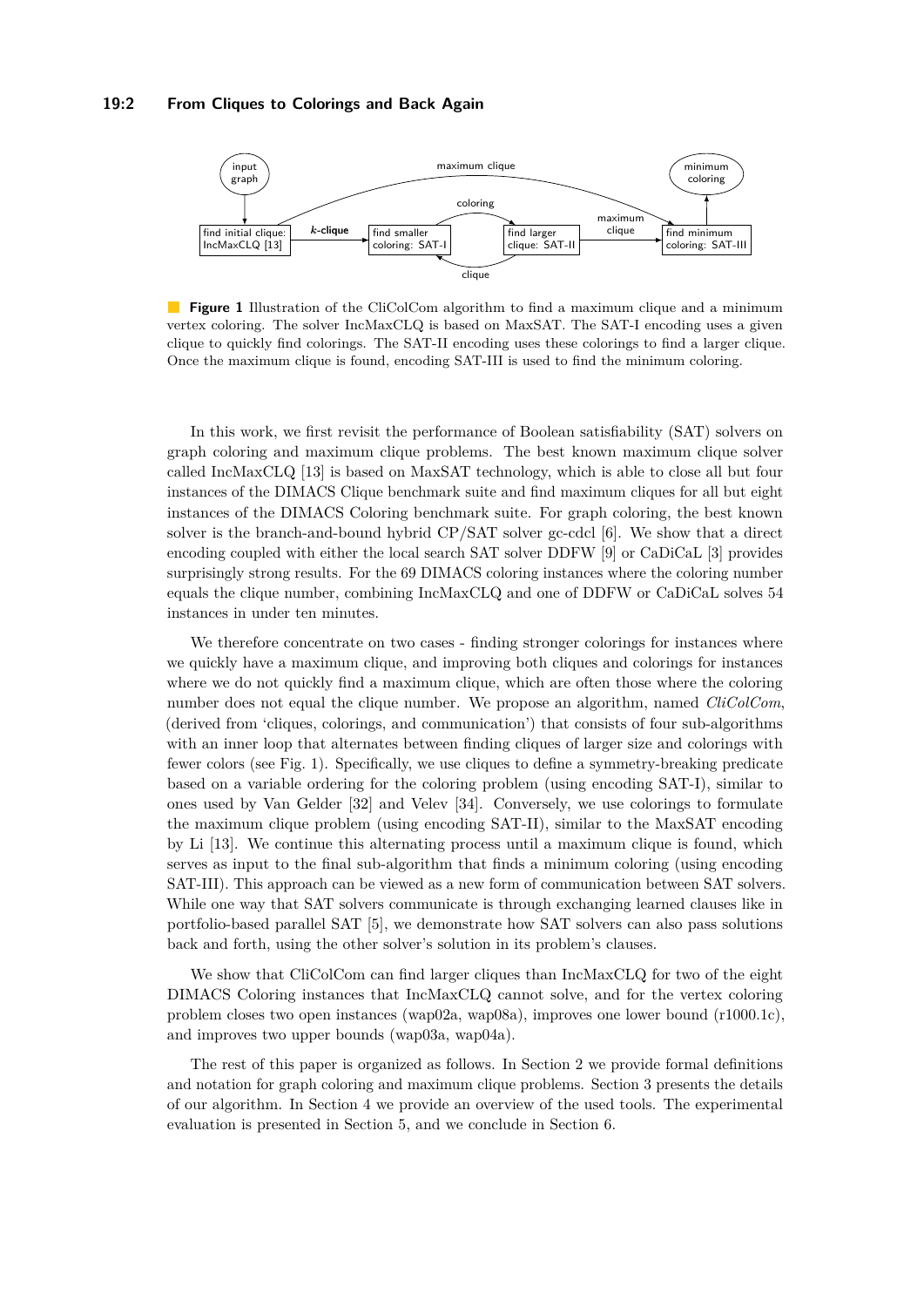## <span id="page-2-0"></span>**2 Graph Coloring and Maximum Clique Problems**

We first recall the definitions of cliques and colorings [\[22\]](#page-9-12). Let  $G = (V, E)$  be an undirected graph with vertex set *V* and edge set *E*. A *k-clique* is a subset of *k* vertices that are pairwise adjacent. A *maximum clique* of *G* is a clique in *G* of maximum size. The size of a maximum clique is called the *clique number* of *G*.

An *independent set* is a subset of vertices that are pairwise non-adjacent. A *k-coloring* of *G* is a partition of *V* into *k* independent sets  $V_1, V_2, \ldots, V_k$ . The independent sets represent the *color classes* of the coloring. The *coloring number* of *G* is the size of a coloring that uses the minimum number of colors.

The existence of a *k*-clique proves a lower bound of *k* on the clique number, and a *k*-coloring proves an upper bound of *k* on the coloring number. To prove the dual bounds, one must show that a *k* + 1-clique and *k* − 1-coloring do not exist. The existence of a *k*-clique proves a lower bound of *k* for the coloring number. Both the vertex coloring and max clique problems are NP-hard, so computational results of algorithms are of interest [\[12,](#page-8-15) [16,](#page-8-16) [36\]](#page-9-0).

## <span id="page-2-1"></span>**3 CliColCom Algorithm**

In this section we present an exact algorithm for graph coloring that also contains an exact algorithm for the maximum clique problem. It consists of four sub-algorithms as in Fig. [1.](#page-1-0) The algorithm for the maximum clique problem is obtained by omitting sub-problem SAT-III. We next describe each of the sub-algorithms below.

#### **3.1 IncMaxCLQ: Find an Initial Clique**

The input to the first sub-algorithm is a graph  $G = (V, E)$ . To obtain an initial clique, we run an exact MaxSAT solver called IncMaxCLQ [\[13\]](#page-8-8) with a time limit; we use one second in our experiments. If IncMaxCLQ finds a maximum clique and proves optimality, then we immediately go to step SAT-III using this maximum clique. Otherwise the clique returned by IncMaxCLQ will be used for the SAT-I encoding.

## **3.2 SAT-I: Find a Coloring**

The next sub-algorithm called SAT-I takes as input a graph *G* = (*V, E*), a *k*-clique *C*, and an upper bound  $b \geq k$ . Its purpose is to find a coloring of good quality. When we first enter this sub-algorithm, we determine *b* by running the DSATUR graph coloring heuristic. In subsequent calls, *b* will be the best known coloring number.

The SAT-I encoding is optimized for local search solvers and asks for the existence of a *b*-coloring of *G*. It has two sets of constraints: 1) each vertex has at least one color; and 2) adjacent vertices are colored differently. The direct encoding uses color variables  $x_{v,i}$ which denote that vertex  $v \in V$  has color  $i \in \{1, \ldots, b\}$ . The first constraint consists simply of a single clause of *b* literals per vertex:

 $(x_{v,1} \vee \cdots \vee x_{v,b})$  for  $v \in V$ .

Note that this only enforces that there is at least one color per vertex instead of exactly one color per vertex. The latter would include clauses of the form  $(\overline{x}_v, i \vee \overline{x}_v, j)$  for  $1 \leq i < j \leq b$ . These clauses however are known to be "blocked" and top-tier SAT solvers eliminate them [\[10\]](#page-8-17).

The second constraint uses the following clauses:

 $(\bar{x}_{u,i} \vee \bar{x}_{v,i})$  for  $(u, v) \in E, i \in \{1, ..., b\}.$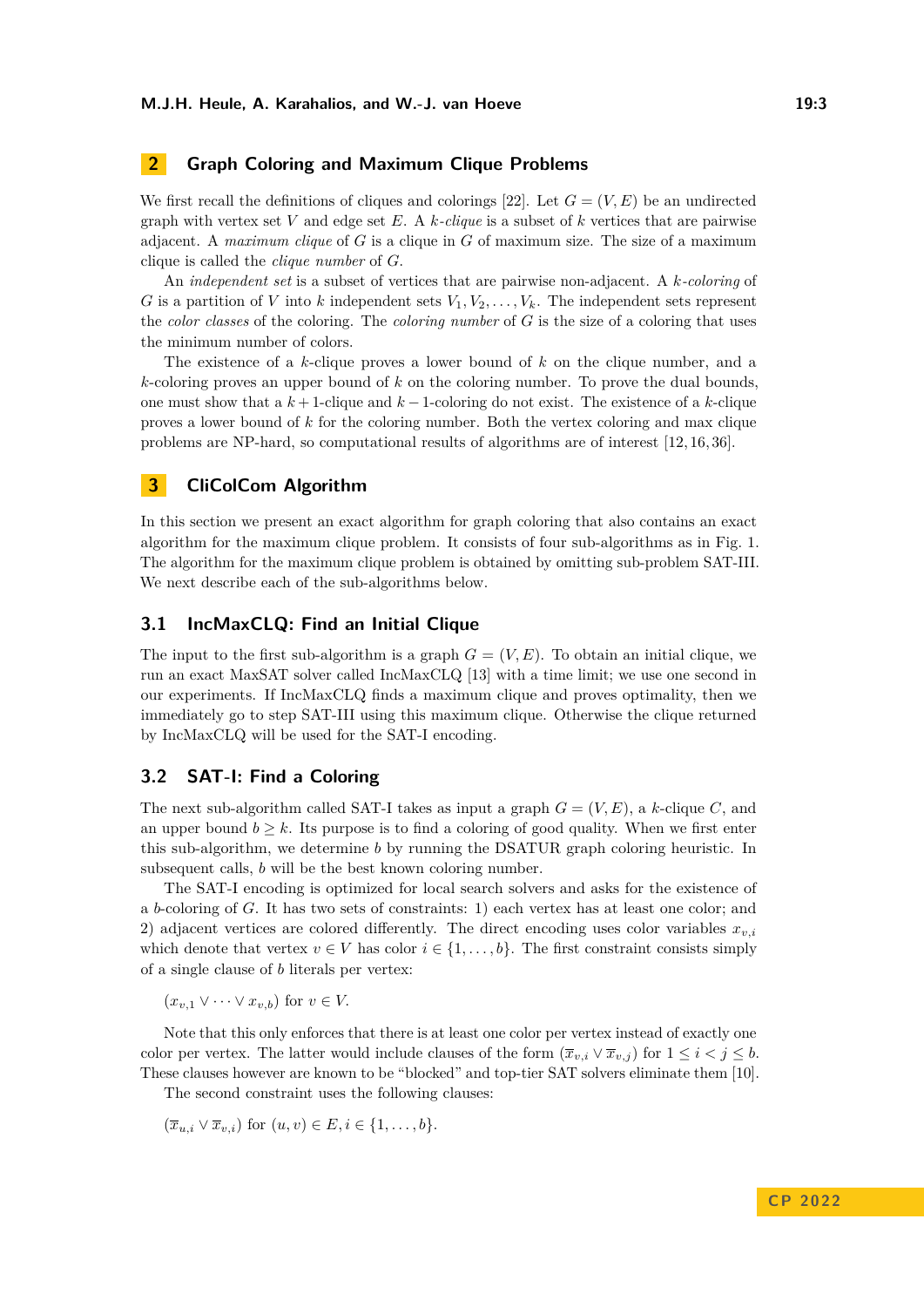#### **19:4 From Cliques to Colorings and Back Again**

To break the color symmetry, we add unit clauses that assign a different color to each vertex in the given clique  $C$ , which is a common practice  $[32]$ .

The encoding is used as follows. We start with bound  $b-1$  and run a local search solver for a limited time (or number of flips). If no coloring is found within the limit, we report the previously found *b*-coloring. Otherwise, we decrease *b* by one unit and repeat. We thus return the best coloring we can find within a limited time. Note that if the encoding for  $b = |C|$  is satisfiable, then we have found the coloring number of *G*.

#### **3.3 SAT-II: Find a Larger Clique**

The third sub-algorithm uses the fact that a vertex coloring is a partition of the graph into independent sets. The coloring from SAT-I is used to define these independent sets. For a graph  $G = (V, E)$  and a *p*-partition  $\{V_1, \ldots, V_p\}$  of *V* into independent sets, the encoding SAT-II asks whether there exists a clique of size *c*, where  $c \leq p$ .

This encoding uses clique variables  $v_{i,s}$ , which denote that the *s*-th vertex in  $V_i$  is part of the clique. Apart from the clique variables, the encoding uses relaxation variables  $r_i$  denoting that no vertex from partition  $V_i$  is used in the clique. The clauses have the following form:

$$
(r_i \vee v_{i,1} \vee \cdots \vee v_{i,|V_i|})
$$
 for  $i \in \{1,\ldots,p\}.$ 

Additionally we have constraints between partitions enforcing that two vertices from different partitions cannot be in a clique if there is no edge between them in the graph:

 $(\overline{v}_{i,s} \vee \overline{v}_{j,t})$  for  $1 \leq i < j \leq p, s \in \{1 \dots, |V_i|\}, t \in \{1, \dots, |V_j|\}, (v_{i,s}, v_{j,t}) \notin E$ .

We could have included similar clauses for pairs of vertices within a partition. However, these clauses are blocked as well and top-tier solvers would remove them.

Finally, we have a constraint stating that at most  $k = p - c$  of the relaxation variables can be assigned to true. We use the sequential counter encoding proposed by Sinz to enforce the 'at most  $p - c$ ' constraint [\[25\]](#page-9-13). This encoding introduces  $O(pk)$  auxiliary variables and *O*(*pk*) additional clauses.

The sub-algorithm starts with  $c = |C| + 1$  where *C* is the largest clique found so far by either IncMaxCLQ or SAT-II itself. We solve the encoding with an exact CDCL solver (see Section [4\)](#page-4-0). If the formula is unsatisfiable, then the largest clique has size *c*−1. Otherwise, we have found a clique  $C'$  of size  $c$  and continue by increasing the bound  $c += 1$  and repeating this sub-algorithm. If the SAT-II encoding cannot be solved within a certain time limit, we return to sub-algorithm SAT-I to find a smaller vertex coloring, using the improved clique *C* ′ . Due the time limits imposed on SAT-I and SAT-II, we could in theory repeatedly solve them with the same clique and the same coloring. For that reason, we increase the time limit for SAT-II with a multiplicative factor when the coloring and the clique have not changed, so that sub-algorithm SAT-II becomes exact. Therefore, SAT-II will eventually return a maximum clique, unless a global time limit on the overall algorithm is exceeded.

## **3.4 SAT-III: Find an Optimal Coloring**

The final sub-algorithm uses encoding SAT-III, which generalizes SAT-I and is optimized for CDCL solvers. The sub-algorithm takes as input a graph  $G = (V, E)$ , a *k*-clique *C*, and a lower bound *b*. The first part of the encoding is identical to the SAT-I encoding with *G*, *C*, and *b* as input.

We additionally add clauses to break color symmetries. To this end, we first construct a vertex ordering  $O$ , by starting with the vertices in  $C$  in arbitrary order. We then iteratively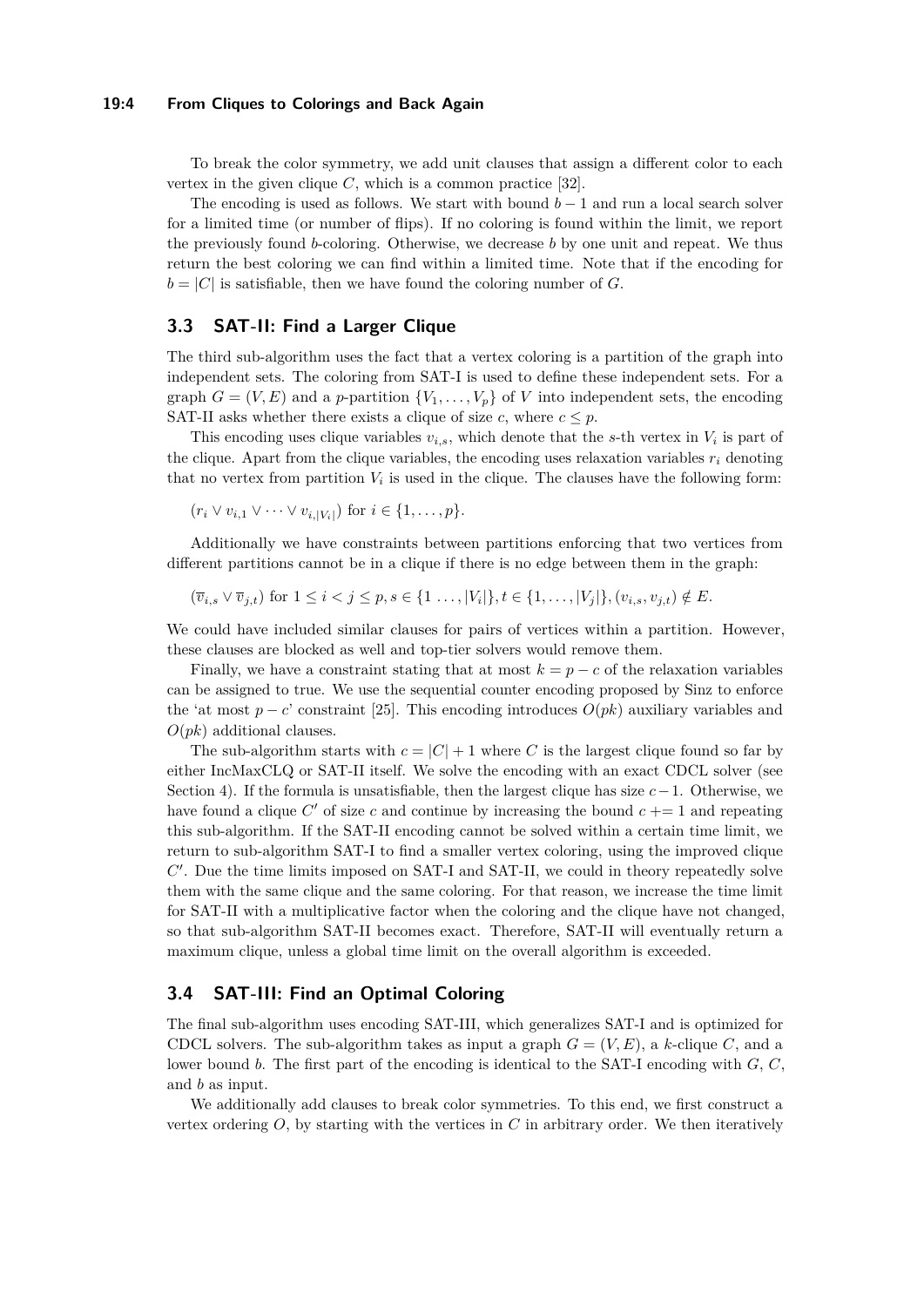#### **M.J.H. Heule, A. Karahalios, and W.-J. van Hoeve 19:5** 19:5

extend the ordering by adding the vertex with the most neighbors in *O*, breaking ties by highest degree. We break the color symmetries for the vertices from  $k + 1$  to |*O*| in the ordering. Let  $v_i$  denote the *i*-th vertex in ordering  $O$ . The encoding enforces that if none of the first  $i - 1$  vertices in *O* uses the color *c*, then vertex  $v_i$  must have a color less or equal to *c*. The clauses have the following form:

 $(x_{v_1,c} \vee x_{v_2,c} \vee \cdots \vee x_{v_{i-1},c} \vee \overline{x}_{v_i,d})$  for  $d \in \{c+1,\ldots,b\}, i \in \{k+1,\ldots,|O|\}.$ 

The sub-algorithm uses this encoding as follows: starting with  $b = k$ , we solve the formula using an exact CDCL solver. If the formula is found to be unsatisfiable, meaning that *G* requires more than *b* colors, the bound is increased  $b \neq 1$  and we repeat. This is continued until the formula is satisfiable. The final bound equals the coloring number of *G*.

## **3.5 Example Run**

We illustrate the flow between the sub-algorithms using graph r1000.1c. This instance has clique number 92, while the best known lower and upper bound on the coloring number are 96 and 98, respectively [\[4\]](#page-8-6). We first run IncMaxCLQ, which returns a clique of size 82 within one second (which it cannot improve within reasonable time).

We next run the SAT-I encoding with bound  $b = 110$  (from the coloring found by DSATUR). The local search solver UBCSAT with the WalkSAT algorithm lowers the upper bound one by one until it reaches  $b = 102$  and times out (i.e., reaching a million flips without finding a coloring). Each step takes a few seconds. The 103-coloring is used in the SAT-II encoding. We start with  $c = 83$  (the size of the clique  $+ 1$ ). The solver CaDiCaL finds a satisfying assignment in a fraction of a second. This also holds for the bounds  $c \in \{84, \ldots, 92\}$ . The bound  $c = 93$  times out (reaches a million conflicts).

We return to SAT-I using the 92-clique. This helps the local search solver and now it can find a coloring for  $b = 102$  and can even lower it to 98 before timing out on  $b = 97$ . The 98-coloring is used in SAT-II. This time CaDiCaL can prove optimality of *c* = 92 (the *c* = 93 instance is unsatisfiable). Now that the maximum clique has been determined, we switch to SAT-III to determine the coloring number. The clique of size 92 is extended to a vertex ordering. The solver CaDiCaL is used to solve the instances with bounds  $b \in \{92, \ldots, 97\}$ . The bounds up to  $b = 96$  are unsatisfiable, while  $b = 97$  times out (24 hours). Therefore, we report an improved lower bound of 97 on the coloring number for this open instance.

## <span id="page-4-0"></span>**4 SAT Solving Paradigms**

The best SAT-solving paradigm differs for each of the encodings proposed in the prior section. Because some sub-algorithms work by solving a sequence of SAT instances, the use of MaxSAT solvers could be also be explored. Below we will discuss the ones used during our experiments.

**Conflict-Driven Clause Learning.** The most effective and well-known exact SAT-solving paradigm is conflict-driven clause learning (CDCL) [\[24\]](#page-9-14). In the context of maximum clique and graph coloring, CDCL is mostly effective for unsatisfiability results. In particular, we use this paradigm to increase the lower bound results after the maximum clique was determined. Although the default heuristics in CDCL solvers are in general effective on a broad range of formulas, we observed that using negative branching instead of phase saving improves performance on graph coloring instances. We will use the CDCL solver CaDiCaL during the experiments and turn on negative branching (options –forcephase=1 –phase=0).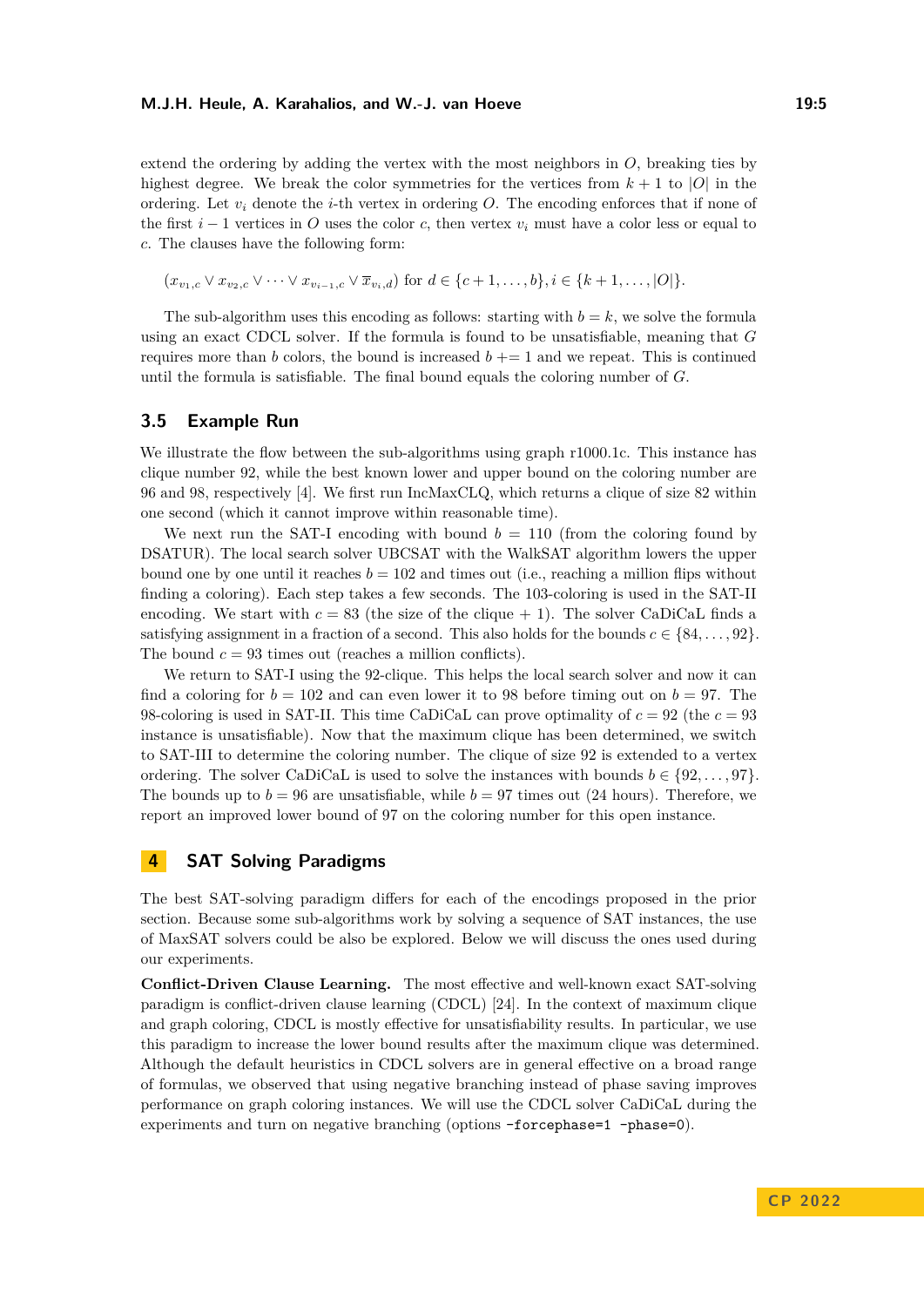<span id="page-5-1"></span>

**Figure 2** Performance of different maximum clique techniques to compute a large clique of r1000.1c. The method SAT-II uses the partition obtained from a 98-coloring obtained by SAT-I.

Local Search. An almost obscure, yet quite effective local search solving paradigm is called Divide and Distribute Fixed Weights (DDFW) [\[9\]](#page-8-12). In DDFW, all clauses have weights. The algorithm flips variable assignments if the weighted sum of the satisfied clauses improves. If no such variable exists (i.e., a local minimum is reached), then a random falsified clause is selected which is increased in weight by pulling weight of its neighboring satisfiable clauses. This is repeated until a satisfying assignment is found. We use the implementation of DDFW in UBCSAT [\[30\]](#page-9-15) for the experiments with SAT-III.

A well-known local search algorithm is WalkSAT [\[23\]](#page-9-16). Given a random assignment, the algorithm picks a random falsified clause and flips one of its literals to satisfy the clause. This is repeated until a satisfying assignment is found. WalkSAT is much more greedy compared to DDFW. This is helpful to reduce upper bounds in SAT-I. However, it is not effective to find a coloring for graphs when the coloring number equals the clique number. We use the implementation of WalkSAT in UBCSAT.

## <span id="page-5-0"></span>**5 Experiments**

We tested the performance of our method on solving both the maximum clique and vertex coloring problems on the 137 DIMACS Graph Coloring instances. This benchmark consists of a variety of instances with different sizes and densities - some random graphs and some from real world problems. We chose this sets of instances even for maximum clique performance because the DIMACS Maximum Clique and BHOSLIB [\[37\]](#page-9-17) instances are almost all solved. The source code and log files of the experiments are available in the repository <https://github.com/marijnheule/clicolcom>. We will note when we run experiments on one of two different CPUs: Intel Xeon 2.33GHz CPU or AMD EPYC 7742 CPU [\[2\]](#page-8-18).

## **5.1 Maximum Clique Results**

As a baseline, we first ran IncMaxCLQ which solved 129 instances to optimality within one hour on the Intel Xeon 2.33GHz CPU. IncMaxCLQ failed to produce and prove a maximum clique for only eight graphs: C2000.5, C2000.9, C4000.5, latin\_square\_10, DSJC500.9, DSJC1000.9, DSJR500.1c, and r1000.1c. For the last two instances, the largest found cliques were of size 78 and 82, respectively. Our method is able to compute the maximum clique of them in a few minutes: 83 and 92, respectively. We are not aware of any other tool that can compute (and prove optimality) of the maximum cliques for these two instances.

Figure [2](#page-5-1) illustrates the effectiveness of the SAT-II encoding. It shows for the open instance r1000.1c the runtimes of various techniques to find a large clique. We only find the maximum clique of size 92 with the SAT-II encoding that uses a 98-coloring obtained via SAT-I using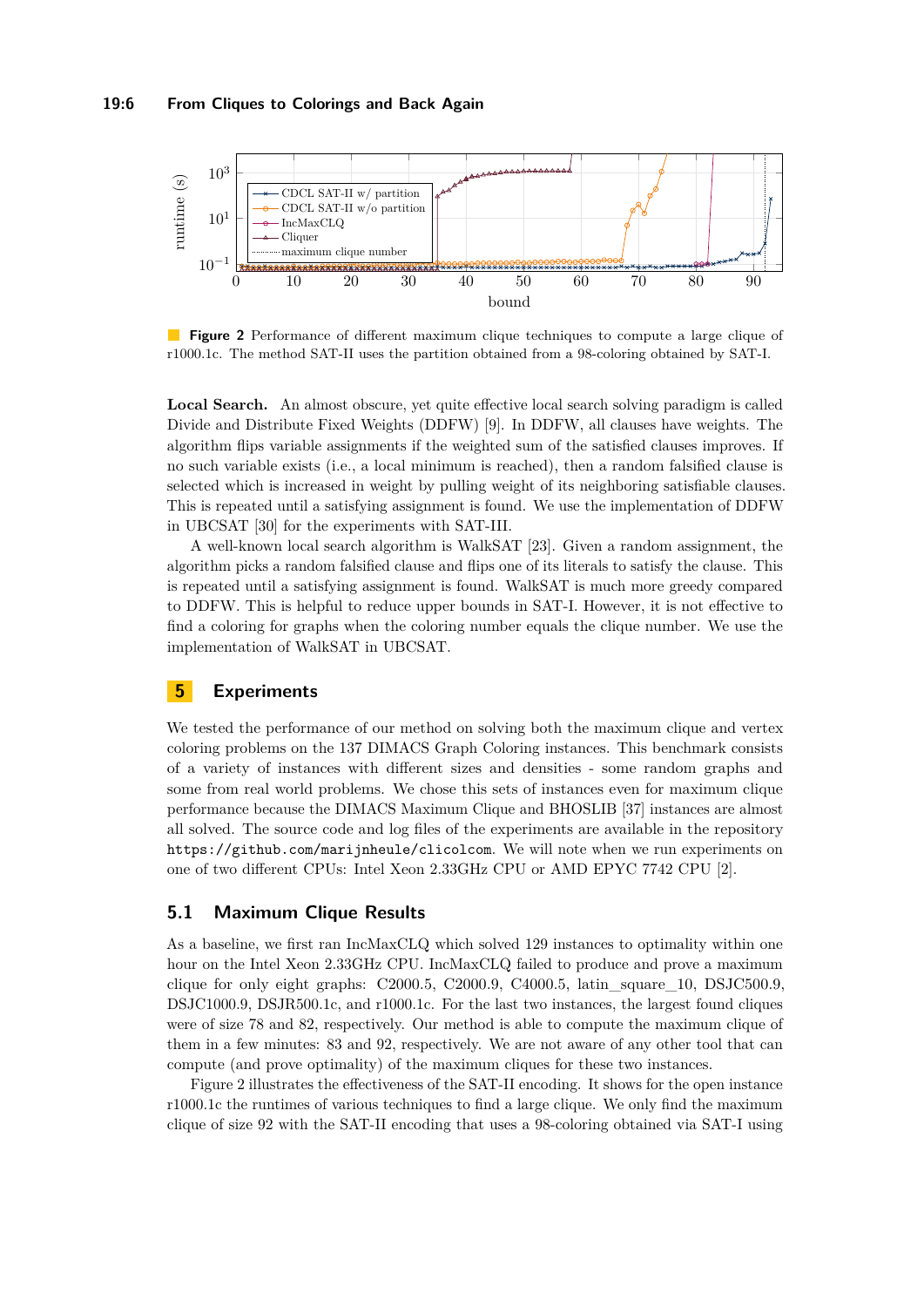<span id="page-6-1"></span>

**Figure 3** Performance profile of the number of DIMACS graph coloring instances gc-cdcl and CliColCom can prove to optimality over time.

local search. The instance with  $b = 93$  is unsatisfiable, hence the larger runtime. IncMaxCLQ can compute a clique of size 82, while Cliquer gets only to 58. Without a coloring (i.e., each vertex is an independent set), SAT-II performance poorly and finds cliques up until size 74.

### **5.2 Comparison with State-of-the-Art Graph Coloring**

We run these experiments on an Intel Xeon 2.33GHz CPU. We use gc-cdcl as a baseline because it is the SAT-based solver that performs best on this problem domain.<sup>[1](#page-6-0)</sup>

We ran gc-cdcl for 1 hour and it proved the optimal solution for 83 instances. We compare this to our method in Fig. [3,](#page-6-1) which shows that we can solve 88 instances in 1 hour. The differences are as follows: gc-cdcl solves myciel7, queens9\_9, and qg.order60 and CliColCom does not. CliColCom solves 4-FullIns\_5, 1-Insertions\_4, DSJR500.1c, le450\_15c, le450\_15d, wap01a, wap02a, wap06a and gc-cdcl does not.

We observed strong performance of our setup on the wap<sup> $\ddot{\theta}$ </sup> graphs. We therefore ran each instance on a cluster of AMD EPYC 7742 CPUs with 128 seeds. The results are reported in Table [1.](#page-6-2) We improve the upper bound on four graphs, which includes closing two instances. The DDFW algorithm was crucial to obtain these results. The wap01 instance was recently closed with a method that requires significantly more time [\[26\]](#page-9-3).

| instance | LB | UВ | min      | mean     | max      |
|----------|----|----|----------|----------|----------|
| wap01a   | 41 | 41 | 291.19   | 736.01   | 1855.56  |
| wap02a   | 40 | 40 | 195.45   | 382.85   | 883.02   |
| wap03a   | 40 | 43 | 9612.49  | 15865.50 | 21963.13 |
| wap04a   | 40 | 41 | 29757.11 | 65609.40 | 91501.84 |
| wap05a   | 50 | 50 | 1.37     | 1.59     | 2.11     |
| wap06a   | 40 | 40 | 9.21     | 26.44    | 92.54    |
| wap07a   | 40 | 41 | 211.26   | 632.63   | 2207.33  |
| wap08a   | 40 | 40 | 1016.65  | 6742.98  | 12096.61 |

<span id="page-6-2"></span>**Table 1** DDFW runtimes in seconds for wap0\* instances using 128 seeds (no timeout). The second and third column show the lower and upper bounds. The bold bounds are improvements.

<span id="page-6-0"></span><sup>1</sup> The paper "An Incremental SAT-Based Approach to the Graph Colouring Problem" published in CP 2019 claims strong computational results. Although these are reported in an aggregated form, they imply that several challenging open instances would have been solved. The GitHub repository linked in the paper was deleted. We contacted the authors, who were unfortunately unable to share the code or reproduce the published results. We therefore omit a comparison with that work.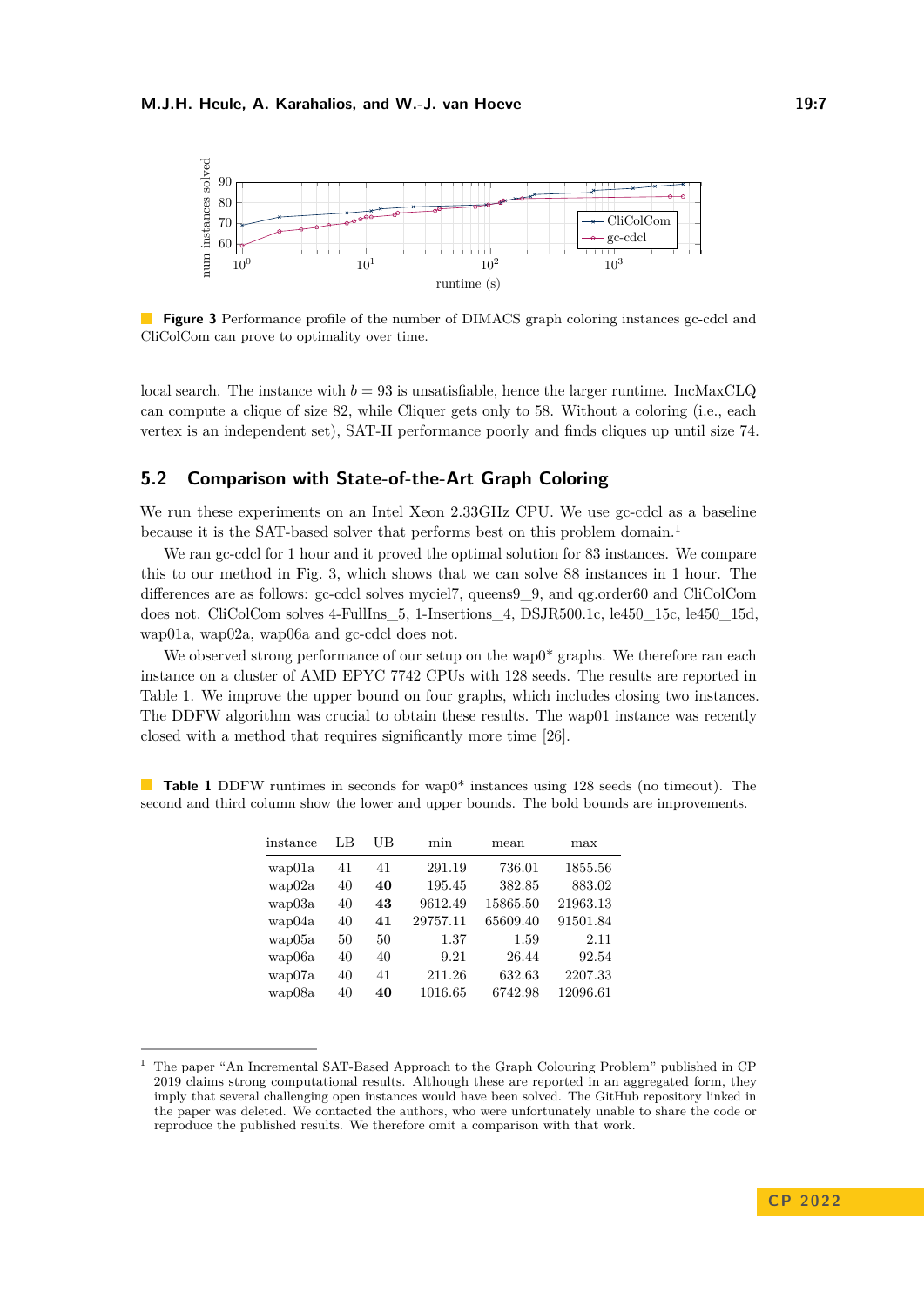## **5.3 Robustness, Variations, and Discussion**

Naturally, our algorithm is sensitive to variations in its design. Below we discuss some extensions and variants to provide additional insights.

**Robustness.** Replacing the CDCL solver by any modern CDCL solver would hardly change runtime. The use of negative branching in CDCL slightly improves performance and is available in most SAT solvers. Increasing the timeout has little to no impact.

For the improved upper bounds of the wap graphs, we tried many local search solvers and only the implementation of DDFW in UBCSAT seems to be able to obtain them. The key aspects that impact the performance are: 1) fix only the clique for local search (full symmetry breaking significantly hurts local search solvers); 2) use full symmetry breaking for CDCL (otherwise unsatisfiable instances become impossible to solve); and 3) use the communication (otherwise hard problems cannot be solved).

**Multiple colorings for SAT-II.** The presented SAT-II encoding for finding a larger clique uses one vertex coloring in its clauses. This encoding can be extended to use multiple colorings by introducing corresponding sets of literals and clauses for each coloring. Taking DSJC250.9 as an example, we show that using multiple colorings can be beneficial to the runtime. We ran experiments using CaDiCaL for SAT-II that used either 1, 2, or 5 74-colorings to solve for a 43-clique. Using 40 trials for each number of colorings, the mean runtimes were 450, 62, and 202 respectively. This indicates that using two colorings may improve runtimes compared to one coloring, but using five colorings can perform worse than two colorings.

**Vertex ordering for SAT-III.** Encoding SAT-III for finding a minimum coloring uses a vertex ordering that begins with a maximum clique, assuming that starting with a maximum clique is effective. Although useful in most cases, this heuristic does not always result in the most effective ordering. For example, consider the graph coloring instance queen9\_9, i.e., the n-queens instance of size 9. Its largest clique has size 9 while its coloring number is 10. Finding a clique of size 9 and a coloring of size 10 is easy. However, showing the absence of a 9-coloring (unsatisfiable, thus CaDiCaL was used) is hard: solving the SAT-III encoding starting with a border 9-clique (e.g., the top row) requires roughly 3 hours solving. Starting with a diagonal 9-clique reduces the runtime to 400 seconds. But, if one starts with a *non-optimal* 5-clique in the center (the  $+$  shaped clique that cannot be extended to a 6-clique), the runtime reduces to 100 seconds.

**Heavy cliques for SAT-III.** IncMaxCLQ is very effective in finding a maximum clique. However, we observed that when using a clique to generate a vertex ordering for SAT-III, performance of SAT-III may be enhanced by using the *heaviest* maximum clique, i.e., the maximum clique with the maximum sum of the vertex degrees. For example, for the queen instances the heaviest maximum clique is a diagonal, which we find to generate an ordering leading to better runtime when solving SAT-III compared to using a border row or column. Enhancing IncMaxCLQ to produce such a clique would further strengthen the results.

## <span id="page-7-0"></span>**6 Conclusion**

We were able to achieve state-of-the-art performance on the well-known DIMACS Coloring benchmark suite by combining off-the-shelf (Max)SAT-solving tools and a combination of three SAT encodings. Our algorithm, called CliColCom, uses the encodings to alternate between finding larger cliques and smaller colorings until a maximum clique and minimum coloring is found. We closed two open instances of the DIMACS benchmark suite and improved bounds on three others.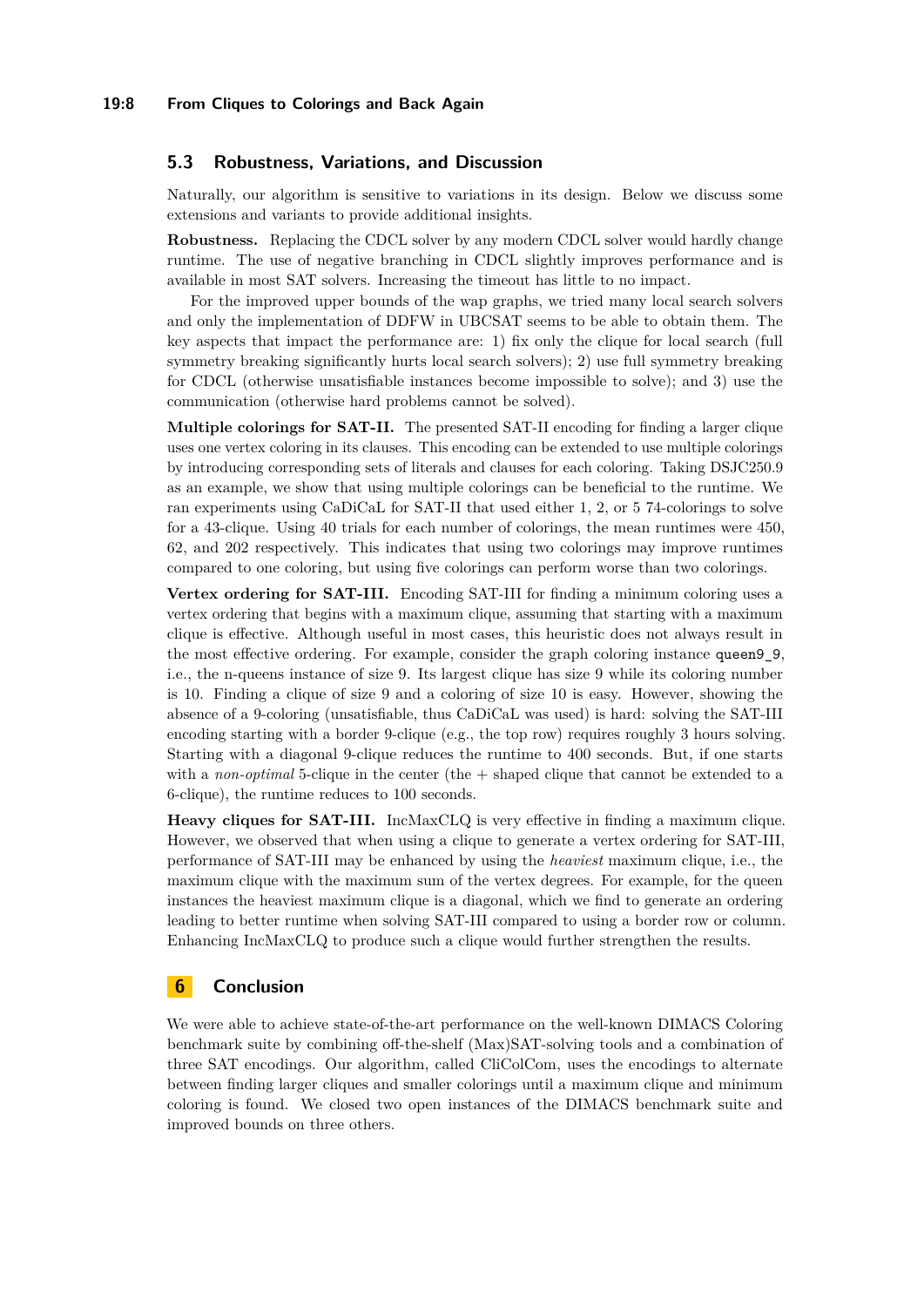#### **References**

- <span id="page-8-2"></span>**1** D. Brélaz. New methods to color the vertices of a graph. *Communications of the ACM*, 22(4):251–256, 1979.
- <span id="page-8-18"></span>**2** Shawn T. Brown, Paola Buitrago, Edward Hanna, Sergiu Sanielevici, Robin Scibek, and Nicholas A. Nystrom. *Bridges-2: A Platform for Rapidly-Evolving and Data Intensive Research*, pages 1–4. Association for Computing Machinery, New York, NY, USA, 2021. URL: [https:](https://doi.org/10.1145/3437359.3465593) [//doi.org/10.1145/3437359.3465593](https://doi.org/10.1145/3437359.3465593).
- <span id="page-8-13"></span>**3** Armin Biere Katalin Fazekas Mathias Fleury and Maximilian Heisinger. Cadical, kissat, paracooba, plingeling and treengeling entering the sat competition 2020. *SAT COMPETITION*, 2020:50, 2020.
- <span id="page-8-6"></span>**4** Stefano Gualandi and Federico Malucelli. Exact solution of graph coloring problems via constraint programming and column generation. *INFORMS Journal on Computing*, 24(1):81– 100, 2012.
- <span id="page-8-14"></span>**5** Youssef Hamadi, Said Jabbour, and Lakhdar Sais. Manysat: a parallel sat solver. *Journal on Satisfiability, Boolean Modeling and Computation*, 6(4):245–262, 2010.
- <span id="page-8-7"></span>**6** Emmanuel Hébrard and George Katsirelos. Constraint and satisfiability reasoning for graph coloring. *Journal of Artificial Intelligence Research*, 69:33–65, 2020.
- <span id="page-8-3"></span>**7** S. Held, W. Cook, and E. C. Sewell. Maximum-weight stable sets and safe lower bounds for graph coloring. *Mathematical Programming Computation*, 4(4):363–381, 2012.
- <span id="page-8-10"></span>**8** Stephan Held, William Cook, and Edward C Sewell. Safe lower bounds for graph coloring. In *International Conference on Integer Programming and Combinatorial Optimization*, pages 261–273. Springer, 2011.
- <span id="page-8-12"></span>**9** Abdelraouf Ishtaiwi, John Thornton, Abdul Sattar, and Duc Nghia Pham. Neighbourhood clause weight redistribution in local search for sat. In Peter van Beek, editor, *Principles and Practice of Constraint Programming - CP 2005*, pages 772–776, Berlin, Heidelberg, 2005. Springer.
- <span id="page-8-17"></span>**10** Matti Järvisalo, Armin Biere, and Marijn Heule. Blocked clause elimination. In Javier Esparza and Rupak Majumdar, editors, *Tools and Algorithms for the Construction and Analysis of Systems, 16th International Conference, TACAS 2010, Held as Part of the Joint European Conferences on Theory and Practice of Software, ETAPS 2010, Paphos, Cyprus, March 20-28, 2010. Proceedings*, volume 6015 of *Lecture Notes in Computer Science*, pages 129–144. Springer, 2010.
- <span id="page-8-0"></span>**11** David S Johnson and Michael A Trick. *Cliques, coloring, and satisfiability: second DIMACS implementation challenge, October 11-13, 1993*, volume 26. American Mathematical Soc., 1996.
- <span id="page-8-15"></span>**12** Richard M Karp. Reducibility among combinatorial problems. In *Complexity of computer computations*, pages 85–103. Springer, 1972.
- <span id="page-8-8"></span>**13** Chu-Min Li, Zhiwen Fang, and Ke Xu. Combining maxsat reasoning and incremental upper bound for the maximum clique problem. In *2013 IEEE 25th International Conference on Tools with Artificial Intelligence*, pages 939–946. IEEE, 2013.
- <span id="page-8-9"></span>**14** Shadi Mahmoudi and Shahriar Lotfi. Modified cuckoo optimization algorithm (mcoa) to solve graph coloring problem. *Applied soft computing*, 33:48–64, 2015.
- <span id="page-8-11"></span>**15** Enrico Malaguti, Michele Monaci, and Paolo Toth. An exact approach for the vertex coloring problem. *Discrete Optimization*, 8(2):174–190, 2011.
- <span id="page-8-16"></span>**16** Enrico Malaguti and Paolo Toth. A survey on vertex coloring problems. *International transactions in operational research*, 17(1):1–34, 2010.
- <span id="page-8-4"></span>**17** A. Mehrotra and M. A. Trick. A Column Generation Approach for Graph Coloring. *INFORMS Journal on Computing*, 8(4):344–354, 1996.
- <span id="page-8-5"></span>**18** I. Méndez-Díaz and P. Zabala. A Branch-and-Cut algorithm for graph coloring. *Discrete Applied Mathematics*, 154:826–847, 2006.
- <span id="page-8-1"></span>**19** Patric RJ Östergård. A fast algorithm for the maximum clique problem. *Discrete Applied Mathematics*, 120(1-3):197–207, 2002.